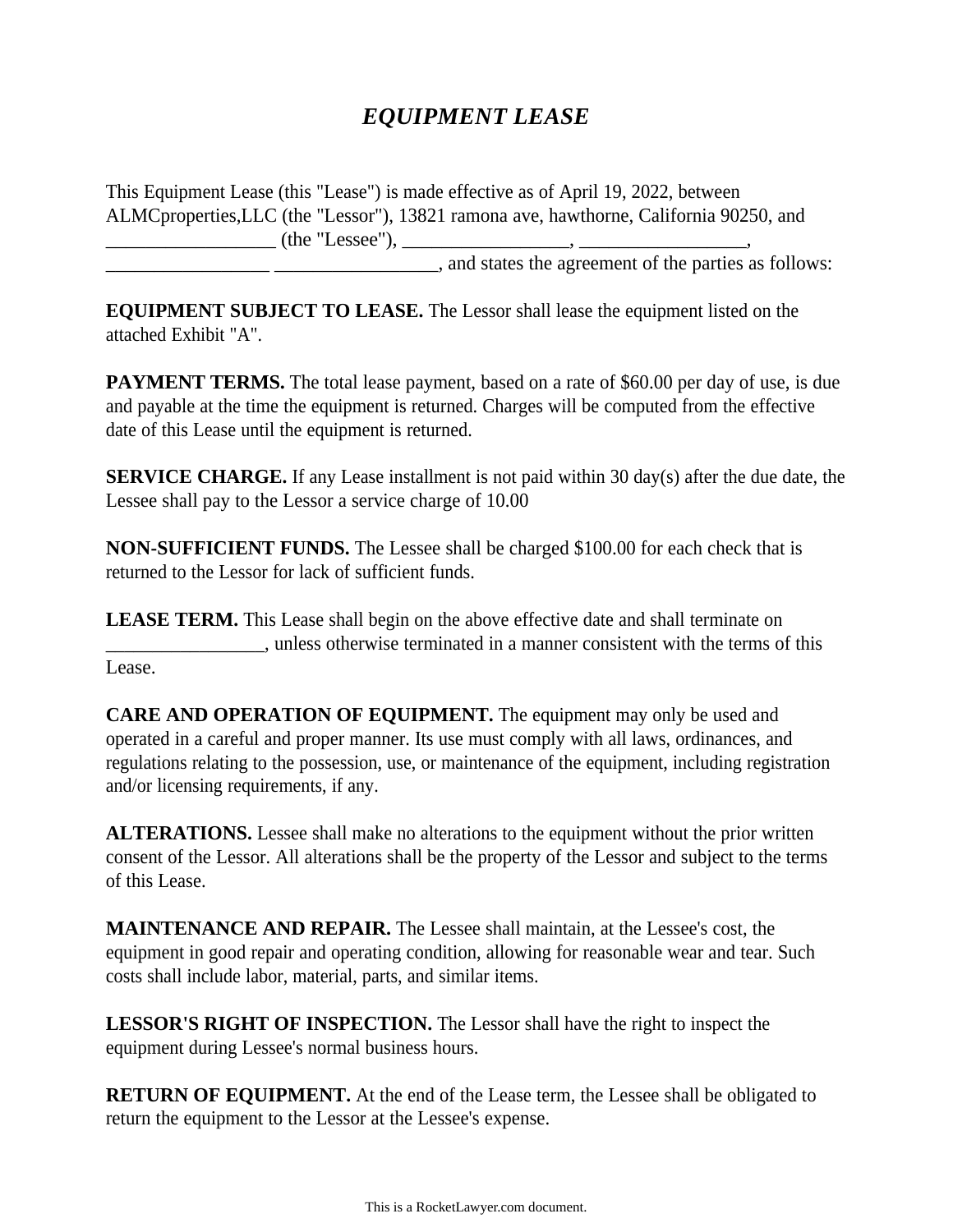**OPTION TO RENEW.** If the Lessee is not in default upon the expiration of this lease, the Lessee shall have the option to renew this Lease for a similar term on such terms as the parties may agree at the time of such renewal.

**ACCEPTANCE OF EQUIPMENT.** The Lessee shall inspect each item of equipment delivered pursuant to this Lease. The Lessee shall immediately notify the Lessor of any discrepancies between such item of equipment and the description of the equipment in the Equipment Schedule. If the Lessee fails to provide such notice in writing within 10 day(s) after the delivery of the equipment, the Lessee will be conclusively presumed to have accepted the equipment as specified in the Equipment Schedule.

**OWNERSHIP AND STATUS OF EQUIPMENT.** The equipment will be deemed to be personal property, regardless of the manner in which it may be attached to any other property. The Lessor shall be deemed to have retained title to the equipment at all times, unless the Lessor transfers the title by sale. The Lessee shall immediately advise the Lessor regarding any notice of any claim, levy, lien, or legal process issued against the equipment.

**RISK OF LOSS OR DAMAGE.** The Lessee assumes all risks of loss or damage to the equipment from any cause, and agrees to return it to the Lessor in the condition received from the Lessor, with the exception of normal wear and tear, unless otherwise provided in this Lease.

**INDEMNITY OF LESSOR FOR LOSS OR DAMAGES.** Unless otherwise provided in this Lease, if the equipment is damaged or lost, the Lessor shall have the option of requiring the Lessee to repair the equipment to a state of good working order, or replace the equipment with like equipment in good repair, which equipment shall become the property of the Lessor and subject to this Lease.

**LIABILITY AND INDEMNITY.** Liability for injury, disability, and death of workers and other persons caused by operating, handling, or transporting the equipment during the term of this Lease is the obligation of the Lessee, and the Lessee shall indemnify and hold the Lessor harmless from and against all such liability. Lessee shall maintain liability insurance of at least \$4,000.00.

**CASUALTY INSURANCE.** The Lessee shall insure the equipment in an amount sufficient to cover the replacement cost of the equipment.

**TAXES AND FEES.** During the term of this Lease, the Lessee shall pay all applicable taxes, assessments, and license and registration fees on the equipment.

**DEFAULT.** The occurrence of any of the following shall constitute a default under this Lease:

A. The failure to make a required payment under this Lease when due.

B. The violation of any other provision or requirement that is not corrected within 7 day(s) after written notice of the violation is given.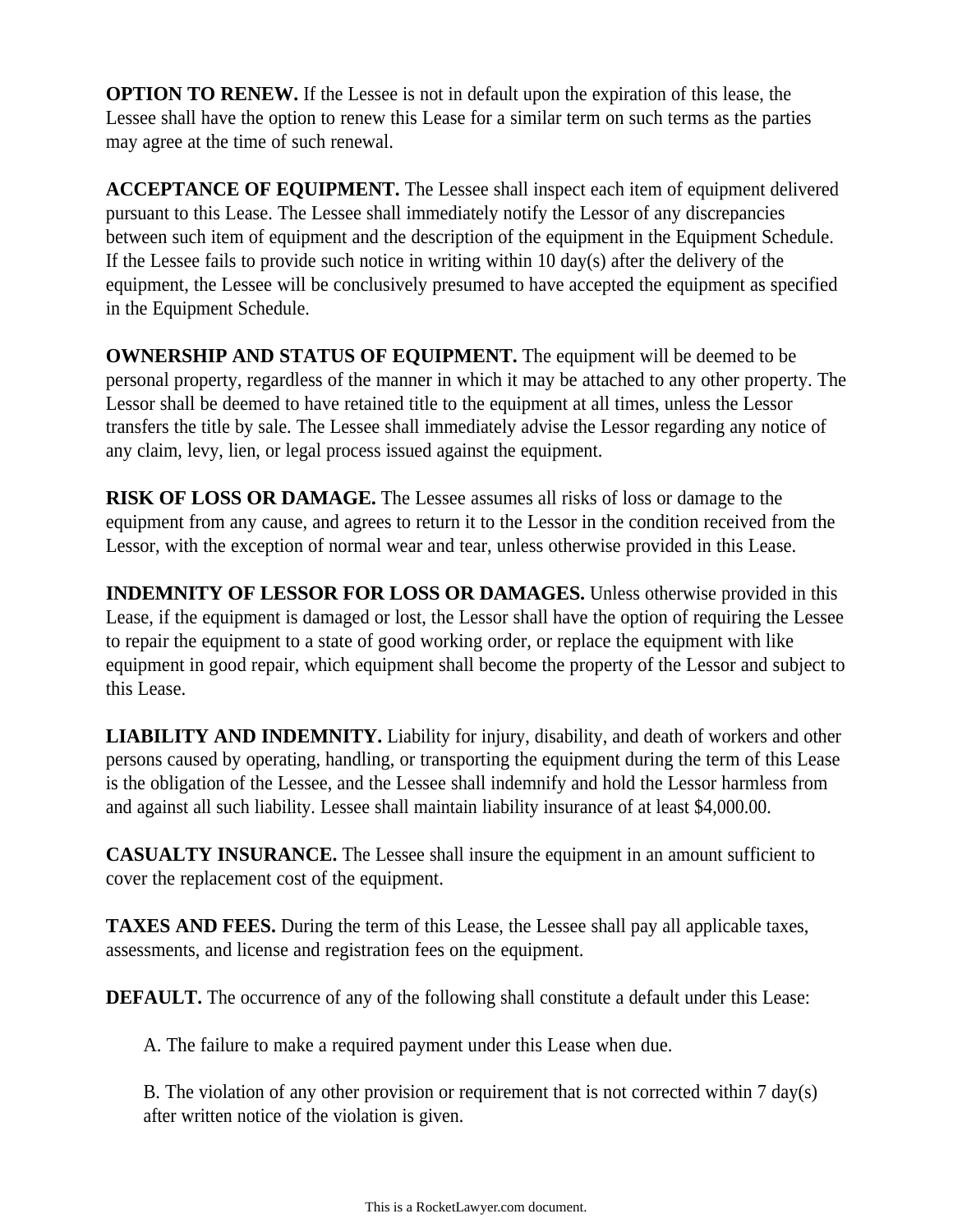C. The insolvency or bankruptcy of the Lessee.

D. The subjection of any of Lessee's property to any levy, seizure, assignment, application or sale for or by any creditor or government agency.

**RIGHTS ON DEFAULT.** In addition to any other rights afforded the Lessor by law, if the Lessee is in default under this Lease, without notice to or demand on the Lessee, the Lessor may take possession of the equipment as provided by law, deduct the costs of recovery (including attorney fees and legal costs), repair, and related costs, and hold the Lessee responsible for any deficiency. The rights and remedies of the Lessor provided by law and this Agreement shall be cumulative in nature. The Lessor shall be obligated to re-lease the equipment, or otherwise mitigate the damages from the default, only as required by law.

**NOTICE.** All notices required or permitted under this Lease shall be deemed delivered when delivered in person or by mail, postage prepaid, addressed to the appropriate party at the address shown for that party at the beginning of this Lease.

**ASSIGNMENT.** The Lessee shall not assign or sublet any interest in this Lease or the equipment or permit the equipment to be used by anyone other than the Lessee or Lessee's employees, without Lessor's prior written consent.

**ENTIRE AGREEMENT AND MODIFICATION.** This Lease constitutes the entire agreement between the parties. No modification or amendment of this Lease shall be effective unless in writing and signed by both parties. This Lease replaces any and all prior agreements between the parties.

**GOVERNING LAW.** This Lease shall be construed in accordance with the laws of the State of California.

**SEVERABILITY.** If any portion of this Lease shall be held to be invalid or unenforceable for any reason, the remaining provisions shall continue to be valid and enforceable. If a court finds that any provision of this Lease is invalid or unenforceable, but that by limiting such provision, it would become valid and enforceable, then such provision shall be deemed to be written, construed, and enforced as so limited.

**WAIVER.** The failure of either party to enforce any provision of this Lease shall not be construed as a waiver or limitation of that party's right to subsequently enforce and compel strict compliance with every provision of this Lease.

**CERTIFICATION.** Lessee certifies that the application, statements, trade references, and financial reports submitted to Lessor are true and correct and any material misrepresentation will constitute a default under this Lease.

**DISPUTE RESOLUTION.** The parties will attempt to resolve any dispute arising out of or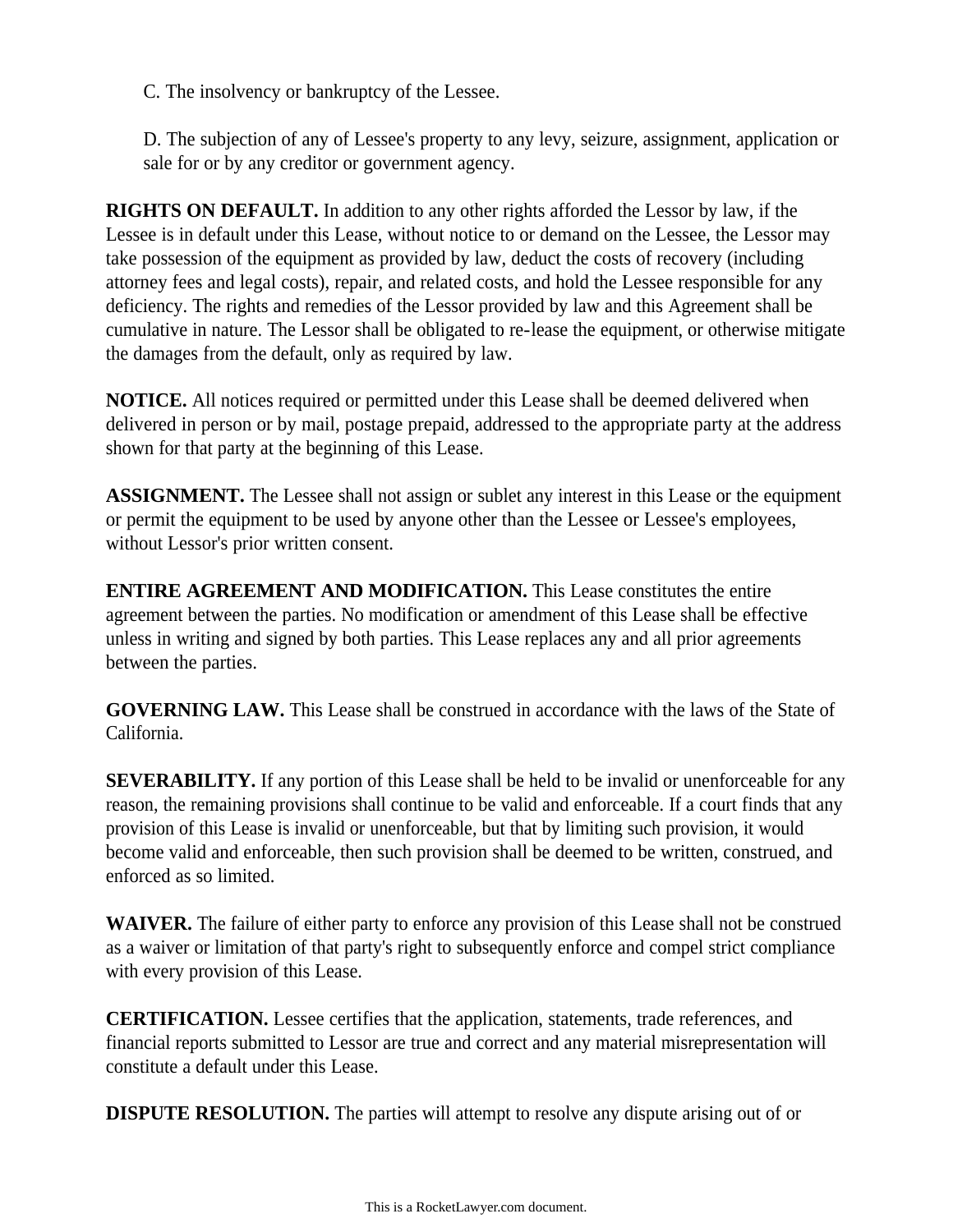relating to this Agreement through friendly negotiations amongst the parties. If the matter is not resolved by negotiation, the parties will resolve the dispute using the below Alternative Dispute Resolution (ADR) procedure, unless the dispute or controversy meets the requirements to be brought before California's small claims court.

Any controversies or disputes arising out of or relating to this Agreement, other than those excepted above, will be submitted to mediation in accordance with any statutory rules of mediation for the State of California. If mediation does not successfully resolve the dispute, the parties may proceed to seek an alternative form of resolution in accordance with any other rights and remedies afforded to them by law.

**SIGNATORIES.** This Lease shall be signed on behalf of ALMCproperties,LLC by christopher Ide, Owner, and by \_\_\_\_\_\_\_\_\_\_\_\_\_\_\_\_\_ and shall be effective as of the date first above written.

## **LESSOR:**

| christopher Ide     |  |
|---------------------|--|
| Owner               |  |
|                     |  |
| <b>LESSEE:</b>      |  |
| By: $\qquad \qquad$ |  |
|                     |  |
|                     |  |
|                     |  |

## **EXHIBIT A**